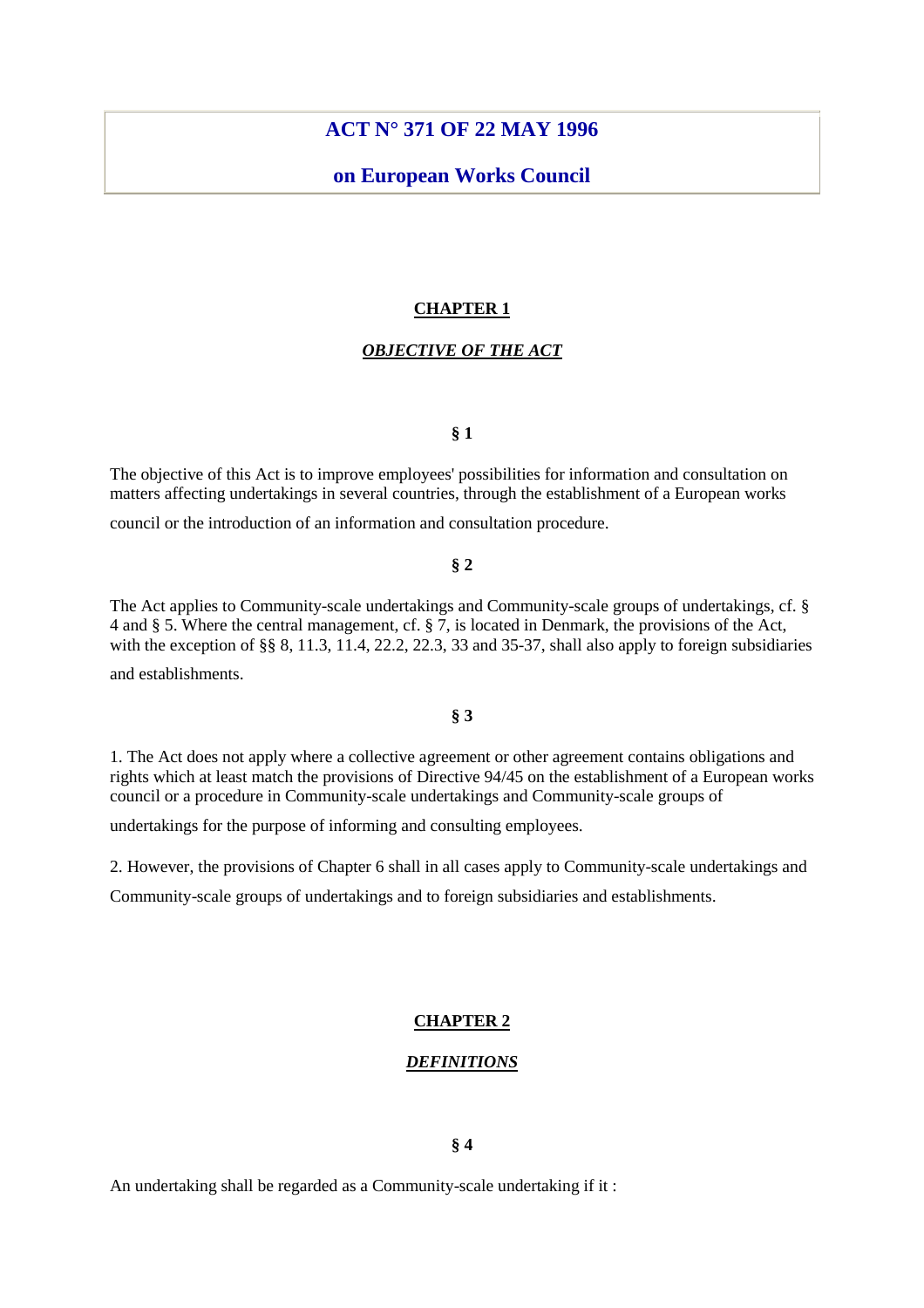1) employs at least 1 000 employees in EU Member States and EEA countries (excluding the United Kingdom), and

2) has establishments in at least two of the countries referred to in (1), and

3) employs at least 150 employees in each of at least two of the countries referred to in (1).

# **§ 5**

A group of undertakings shall be regarded as a Community-scale group of undertakings if :

1) it employs at least 1 000 employees in the countries referred to in § 4 (1), and

2) it has at least two undertakings in the countries referred to in § 4 (1), and

3) at least one undertaking employs 150 employees in one of the countries referred to in § 4 (1) and another undertaking employees at least 150 employees in another of the countries referred to in  $\S 4(1)$ .

# **§ 6**

1. An undertaking shall be regarded as a parent undertaking if it can exercise a dominant influence over another undertaking, e.g. by virtue of ownership, financial participation or the rules which govern

it, subject to § 6.6.

2. The ability to exercise a dominant influence shall be presumed, without prejudice to proof to the contrary, when an undertaking directly or indirectly :

1) has the right to appoint more than half of the members of another undertaking's administrative, management or supervisory bodies,or

2) holds a majority of the voting rights in another undertaking, or

3) holds a majority of another undertaking's subscribed registered capital.

DIRECTIVE

3. Where two or more undertakings within the same group meet the conditions laid down in § 6.2, the undertaking which satisfies the condition laid down in  $\S$  6.2 (1) thereof shall be regarded as the parent company. If this condition is not met by any undertaking, the undertaking which meets the condition

in § 6.2 (2) shall be regarded as the parent undertaking.

## DIRECTIVE

4. A group of undertakings consists of a parent undertaking and its subsidiaries.

5. A subsidiary undertaking is an undertaking with which a parent undertaking has one of the relationships described in § 6.1.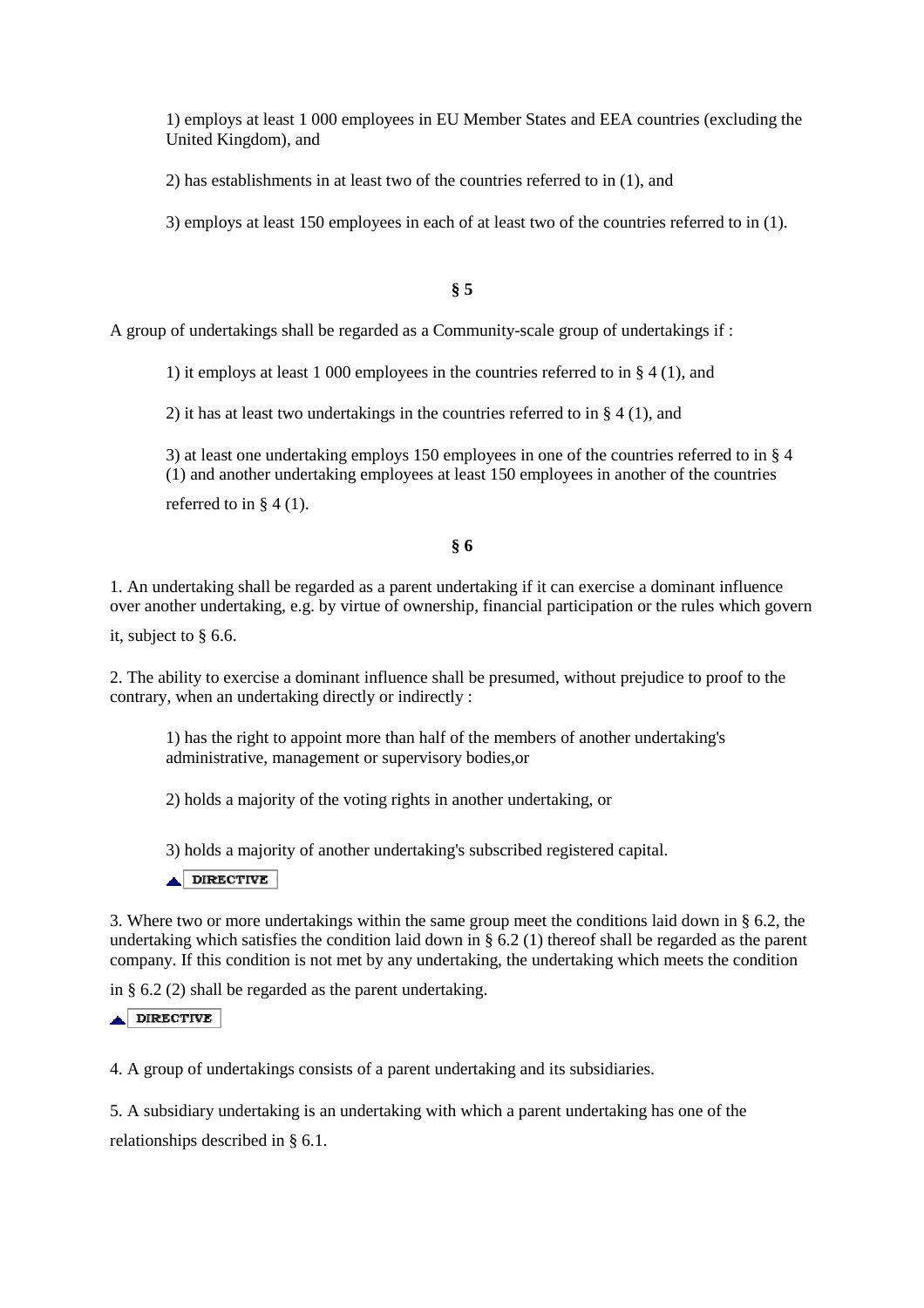6. Notwithstanding § 6.1 to 6.3, an undertaking shall not be regarded as a parent undertaking where it is a company as referred to in Article 3 (5) (a) of Council Regulation (EEC) No 4064/89 of 21 December 1989 on the control of concentrations between undertakings (01). This shall also apply in the case of a company as referred to in Article 3 (5) (c) of the same Regulation, cf. Article 5 (3) (first paragraph) of the fourth Council Directive of 25 July 1978 on the annual accounts of certain types of

companies (78/660) (02).

7. When considering the voting rights and rights to appoint or remove members of administrative, management or supervisory bodies, account shall be taken both of the rights enjoyed by the parent

undertaking and of the rights enjoyed by its subsidiaries.

DIRECTIVE

8. An administrator of a bankrupt estate, a liquidator or a similar supervisory authority exercising functions under the Bankruptcy Act, Companies Act or equivalent legislation shall not be regarded as

exercising a dominant influence within the meaning of §§ 6.1 and 6.2.

DIRECTIVE

# **§ 7**

1. The central management of a Community-scale undertaking is the management of the Communityscale undertaking. The central management of a Community-scale group of undertakings is the management of the parent undertaking. If several undertakings within the same group of undertakings are parent undertakings, the management of that undertaking which can exercise dominant influence

over the other undertakings shall be regarded as the central management, subject to § 6.6.

2. Where the central management of a Community-scale undertaking or community-group of undertakings is not situated in one of the countries referred to in  $\S 4 (1)$ , the representative appointed by the central management shall be regarded as the central management. If no such representative is appointed, the management of the establishment or undertaking which has the largest number of employees in one of the countries referred to in § 4 (1) shall be regarded as the central management.

 $\triangle$ DIRECTIVE

# **§ 8**

The Minister of Labour shall establish rules for determining the number of employees as referred to in § 4 and § 5.

**DIRECTIVE** 

# **CHAPTER 3**

# *PROCEDURE*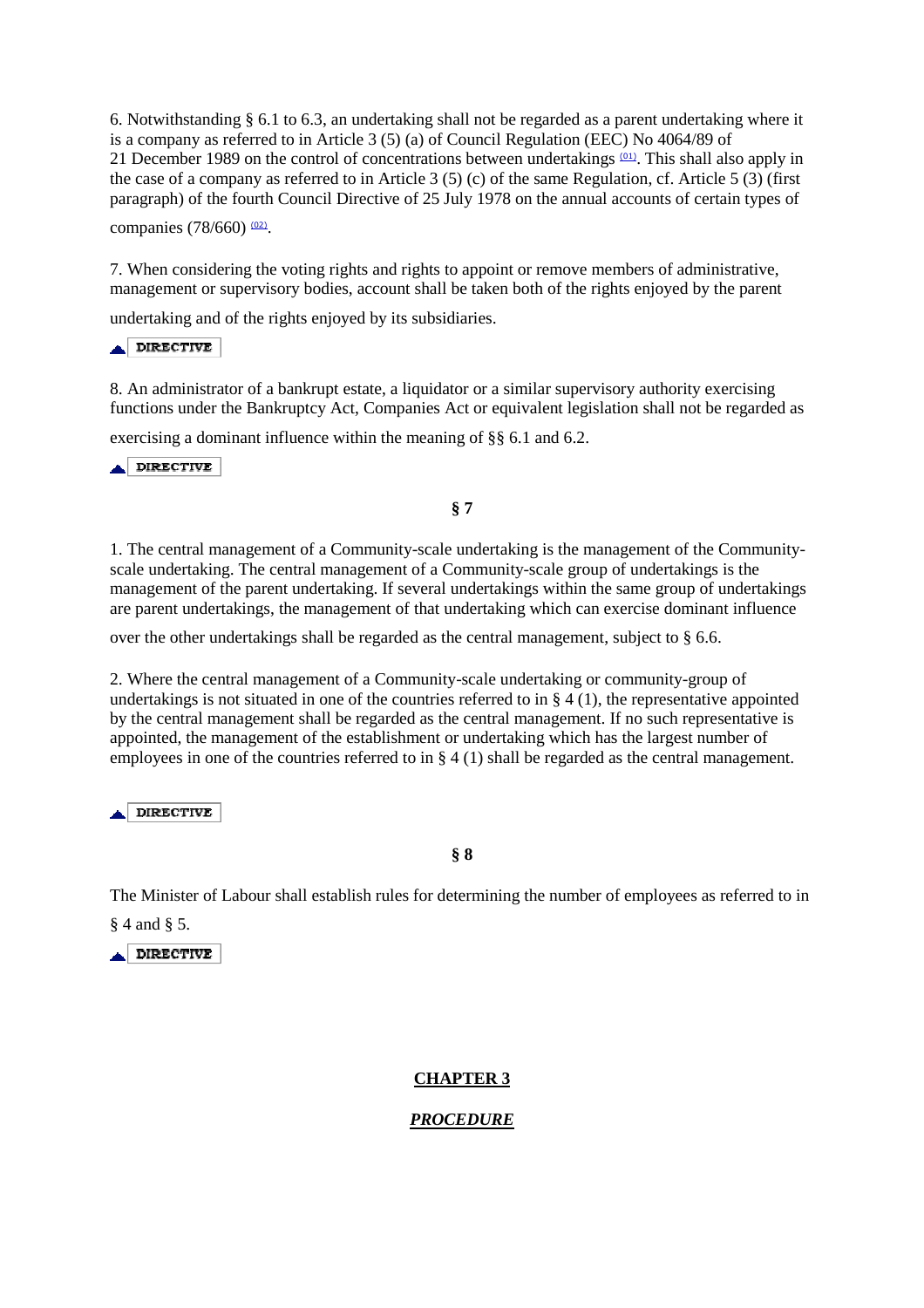The central management shall provide the conditions and means necessary for establishing a European works council or for introducing an information and consultation procedure.

## **§ 10**

1. The central management may initiate negotiations for the establishment of a European works council or for the introduction of an information and consultation procedure on its own initiative and shall be obliged to do so at the written request of at least 100 employees or their representatives in at least two undertakings or establishments in at least two different countries referred to in § 4.1.

2. The request referred to in § 10.1 shall be submitted to the central management or any other management of the Community-scale undertaking or community-group of undertakings.

DIRECTIVE

3. The time periods referred to in § 20 start when the request referred to in § 10.1 is submitted to the central management or to the management of one of the undertakings or establishments which are part of the Community-scale group of undertakings or Community-scale undertaking.

### **CHAPTER 4**

# *SPECIAL NEGOCIATING BODY*

*Establishment* 

### **§ 11**

1. When the conditions set out in § 10 are met, the central management shall take the initiative to establish a special negotiating body.

2. The negotiating body shall have a minimum of 3 and a maximum of 17 members, appointed by the

employees' representatives or, in the absence of such representatives, by the employees. (SEE ALSO)

# DIRECTIVE

3. Members appointed in Denmark shall be elected from among the employees by the employees' representatives on the works councils. Where no works council has been set up, members shall be elected by the sho stewards or, if agreed between the management and the ordinary employees' representatives, by all employees.

4. If an appropriate request is made before the election, the works council or shop stewards may be supplemented by representatives of groups not represented through the ordinary works council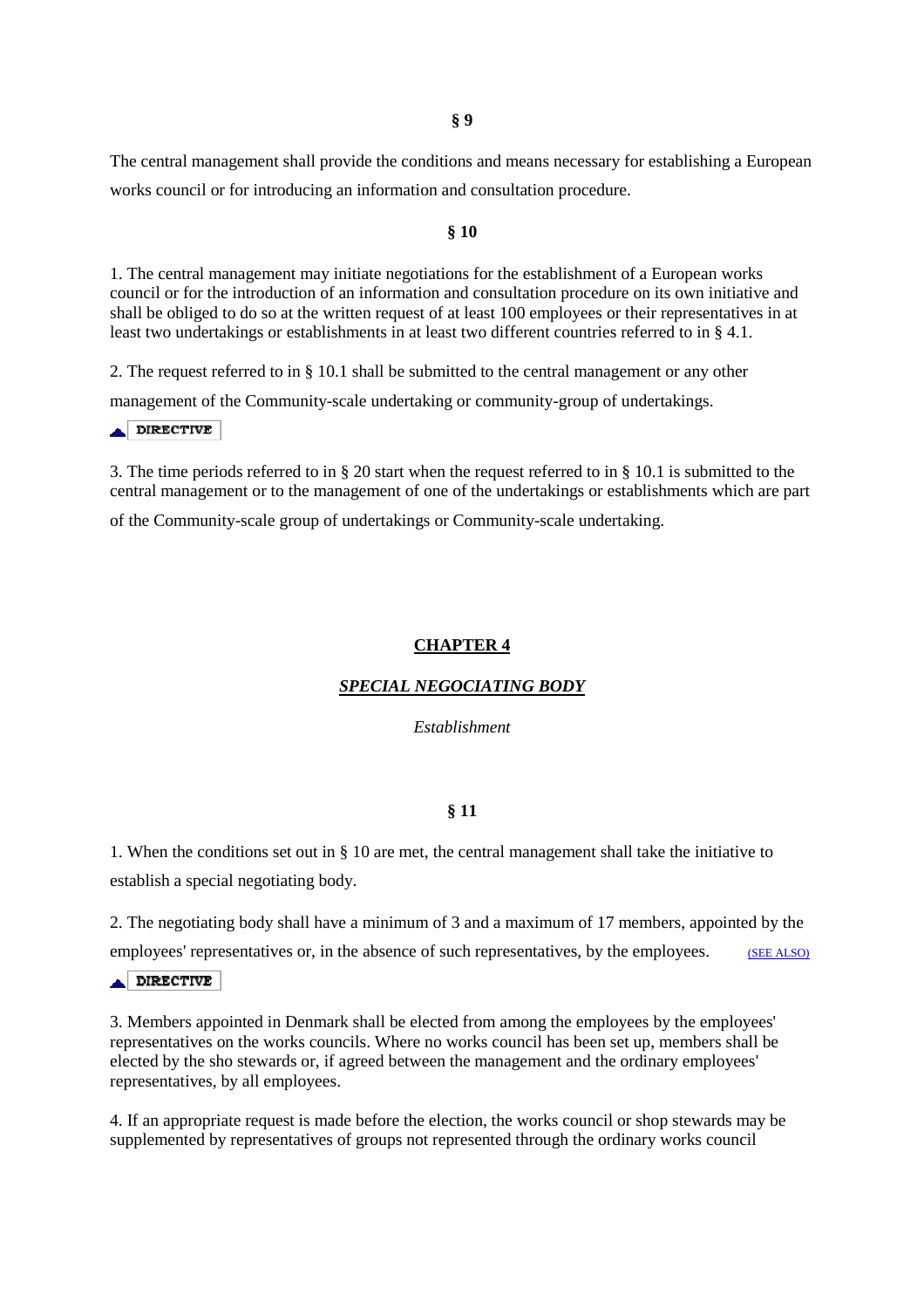members or union representatives.

DIRECTIVE

5. The composition of the special negotiating body shall be as follows :

1) One member to represent employees in each of the countries referred to in  $\S 4$  (1) in which the undertaking or group of undertakings has one or more establishments or undertakings, subject to  $(2)$  and  $(3)$ .

2) If the undertaking or group of undertakings has fewer than 2 000 employees and has establishments or undertakings in only two of the countries referred to in § 4 (1), a further representative shall be appointed to represent the employees in the country in which the most employees are employed.

3) If the undertaking or group of undertakings has 2 000 employees or more, the following shall also be appointed :

a) one member to represent employees in the countries referred to in  $\S 4 (1)$  in which at least 25 % of the employees of the undertaking or group of undertakings are employed; and

b) two members representing employees in the countries referred to in  $\S 4$  (1) in which more than 50 % of the employees of the undertaking or group of undertakings are employed; or

c) three members representing employees in the countries referred to in § 4 (1) in which more than 75 % of the employees of the undertaking or group of undertakings are employed; and

d) one member for every 5 000 employees, or part thereof, in countries in which more than 5 000 employees are employed, where the undertaking or group of undertakings employs a total of more than 10 000 employees.

6. If the total number of members appointed pursuant to § 11.5 (1 to 3) exceeds 17, first of all the members pursuant to 3 d) shall be omitted, followed by those pursuant to 3 a), b) and c) in that order.

### **§ 12**

The central management and local managements shall be informed of the names of the persons appointed to the special negotiating body.

*Duties of the special negotiating body* 

### **§ 13**

1. The special negotiating body and central management shall negotiate in a spirit of cooperation with a view to entering into an agreement in writing on the establishment of either a European works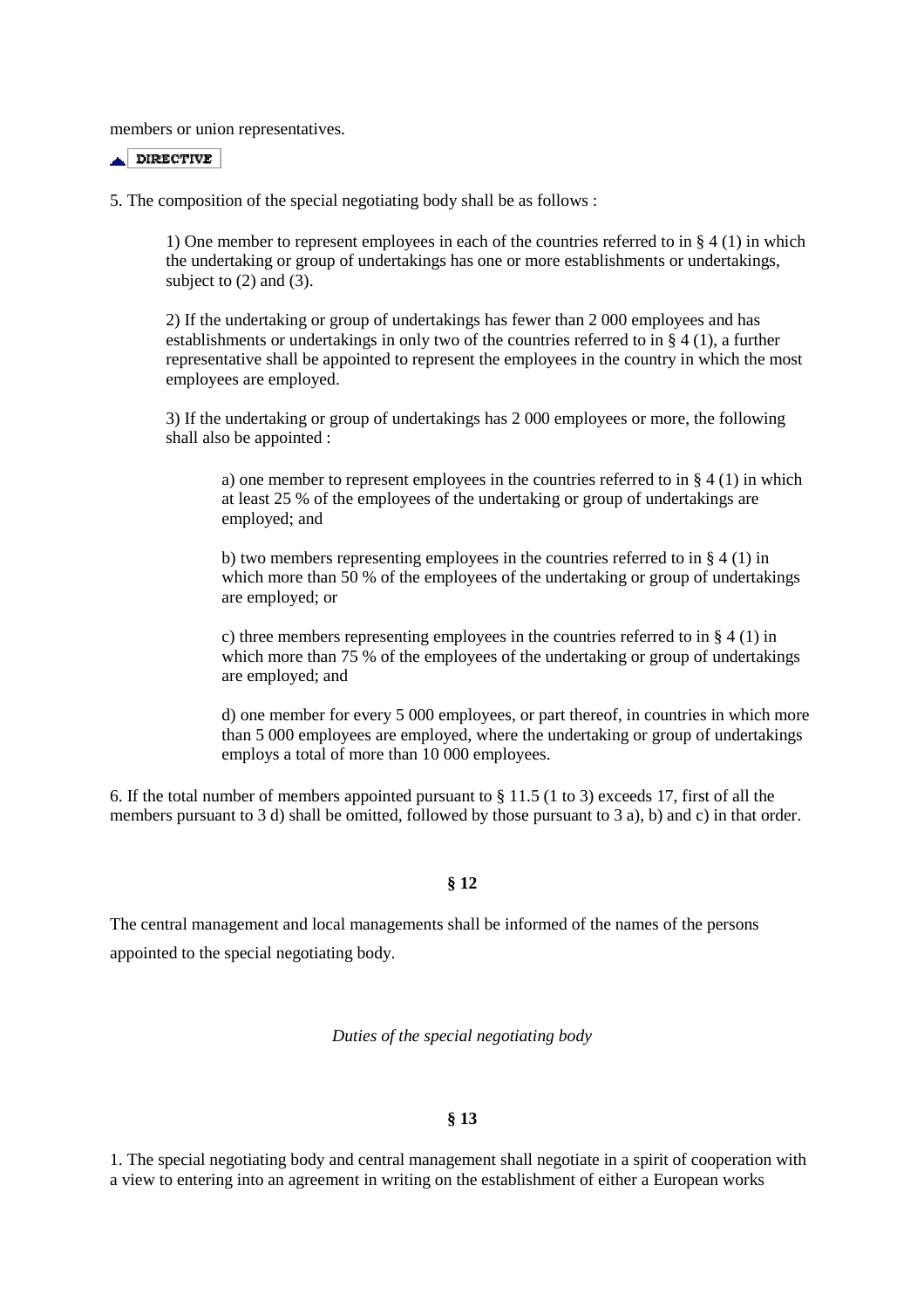council or the introduction of one or more information and consultation procedures.

 $\triangle$  DIRECTIVE

2. The special negotiating body may be assisted by experts chosen by its members.

DIRECTIVE

### **§ 14**

The central management shall convene a meeting with the special negotiating body in order to start negotiations with a view to concluding an agreement. The other managements shall be informed of the meeting.

**§ 15** 

1. The special negotiating body may decide, by at least two-thirds of the votes, not to open negotiations or to terminate negotiations.

2. If the special negotiating body makes such a decision, negotiations shall stop and the provisions of Chapter 5 shall not apply.

3. A new request to convene the special negotiating body may be made at the earliest two years after the decision referred to in § 15.1, unless the special negotiating body and central management lay

down a shorter period.

 $\triangle$  DIRECTIVE

# **§ 16**

Any expenses relating to the negotiations referred to in §§ 13 and 14 shall be borne by the central

management.  $\S$ § 28.2 and 28.3 shall be correspondingly applicable. (SEE ALSO)

DIRECTIVE

*Content of a European works council agreement* 

### **§ 17**

An agreement on the establishment of a European works council as referred to in § 13.1 shall, *inter alia,* determine the following :

1) which undertakings are covered by the agreement,

2) the works council's composition, the number of members, the allocation of seats and the term of office,

3) the responsabilities of the council and the procedure for information and consultation of the works council,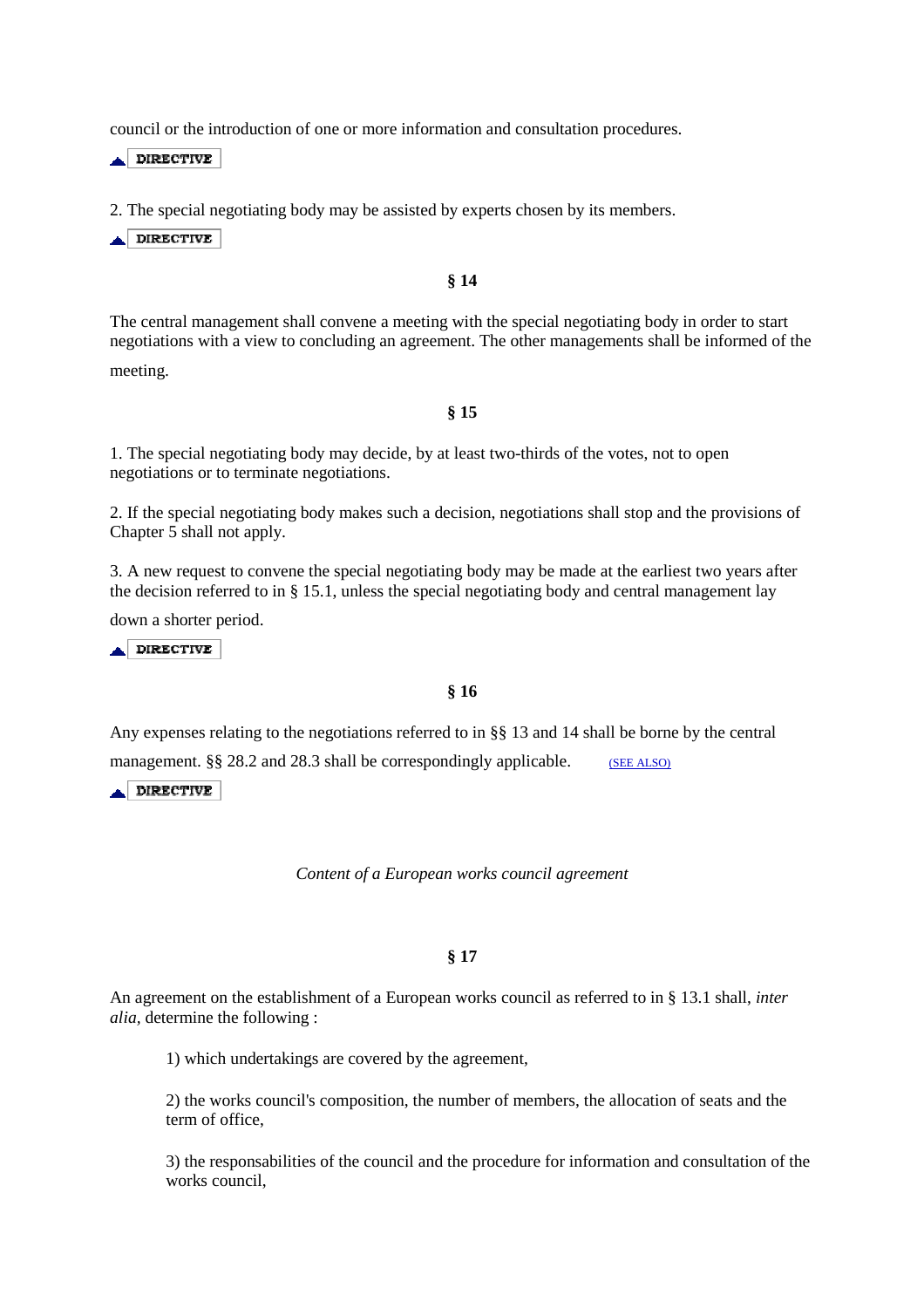4) the venue, frequency and duration of meetings,

5) the financial and material resources to be made available to the European works council,

6) the procedure for adaptation of the agreement to changes in the structure and size of the parent undertaking or group of undertakings,

7) the duration of the agreement and the procedure for its renegotiation.

 $\triangle$  DIRECTIVE

*Content of an agreement on an information and consultation procedure* 

# **§ 18**

1. An agreement on one or more information and consultation procedures, in accordance with § 13, shall lay down guidelines for the way in which the employees' representatives shall have the right to meet to discuss the information conveyed to them.

2. Such information shall relate in particular to questions which concern undertakings in several countries and significantly affect employees' interests.

### *Common provisions*

# **§ 19**

The special negotiating body shall make its decisions by a majority of the vote of its members, notwithstanding § 15.1. Where votes are equal, the members from the country with the largest number

of employees shall have an extra vote.

 $\triangle$  DIRECTIVE

# **CHAPTER 5**

# *SUBSIDIARY PROVISIONS*

*Establishment and powers of the European works council*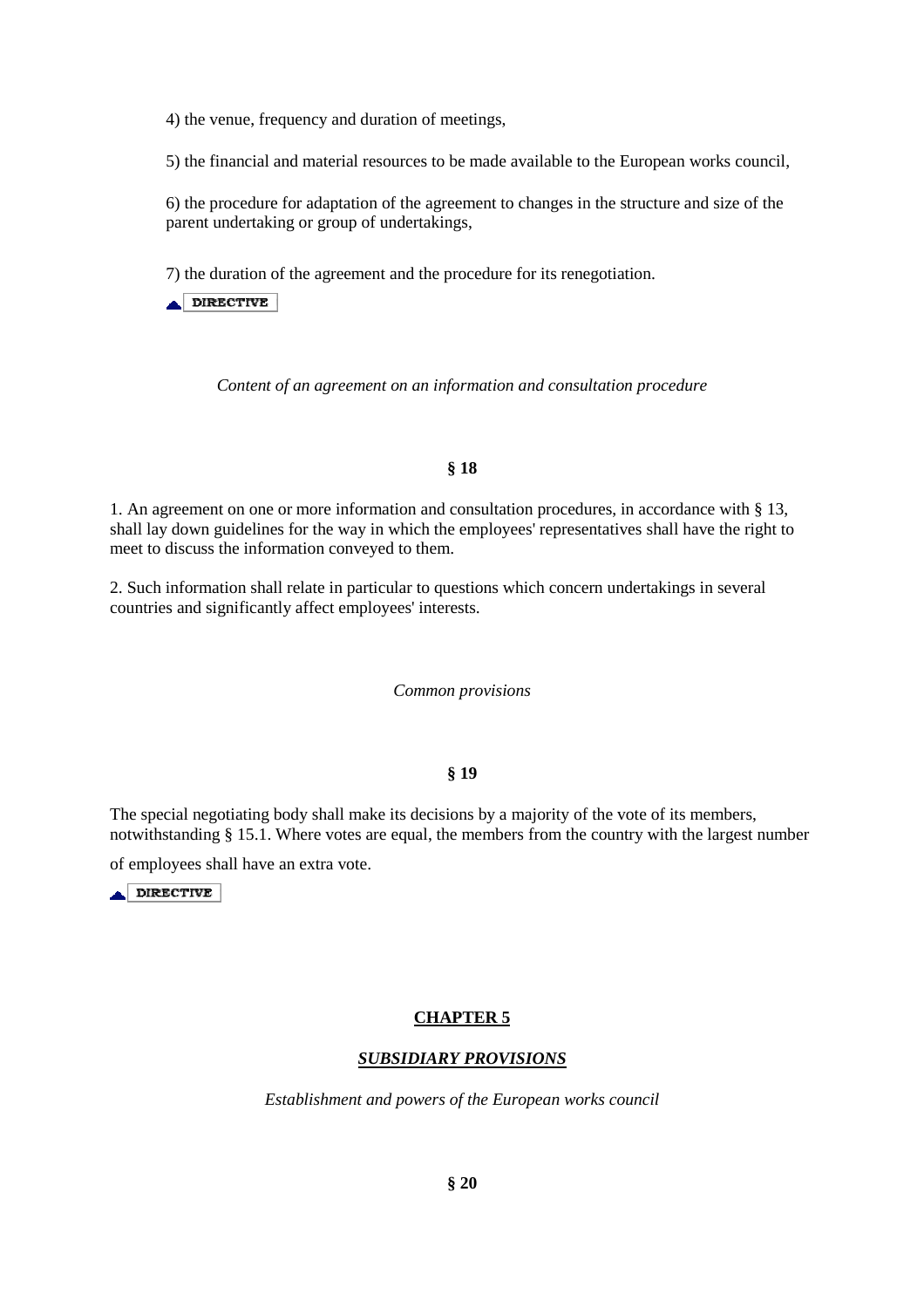The European works council shall be established according to the provisions of this Chapter :

1) where the central management and the special negotiating body so decide, or

2) where the central management has not commenced negotiations within six months of the request referred to in § 10, or

3) where, after three years from the date of this request, the parties fail to reach agreement as laid down in § 17 or § 18, and where the special negotiating body has not previously taken the

decision referred to in § 15.

 $\triangle$ DIRECTIVE

# **§ 21**

1. The European works council's competence shall be limited to information and consultation on matters which concern the Community-scale undertaking or Community-scale group of undertakings as a whole, or at least two establishments or group undertakings situated in different countries of the

coutries referred to in § 4 (1).

2. In the case of the undertakings or groups of undertakings referred to in § 7.2, the European works council's competence shall be limited to matters concerning all their establishments or group undertakings situated in the countries referred to in  $\S 4$  (1) or concerning at least two of their

establishments or group undertakings situated in different countries out of such countries.

**§ 22** 

1. The European works council shall have a minimum of 3 members and a maximum of 30. Members shall be elected by and from among employees' representatives or, in the absence of such

representatives, all employees.

### $\triangle$  DIRECTIVE

2. Members appointed in Denmark shall be elected by the employees' representatives on the works councils. Where no works council has been set up, members shall be elected by the shop stewards or, if agreed between the management and the ordinary employees' representatives, by all employees. 3. If an appropriate request is made before the election, the works council or union representatives may be supplemented by representatives of groups not represented through the ordinary works council

members or union representatives.

### DIRECTIVE

4. If the European works council consists of more than 10 members, or if agreed with the central management, it shall elect an executive board from among its members, composed of not more than 3

members. The select committee shall adopt its own rules of procedure.

# DIRECTIVE

5. The composition of the European works council shall be as follows :

1) One member to represent employees in each of the countries referred to in § 4 (1) in which the undertaking or group of undertakings has one or more establishments or undertakings, subject to  $(2)$  and  $(3)$ .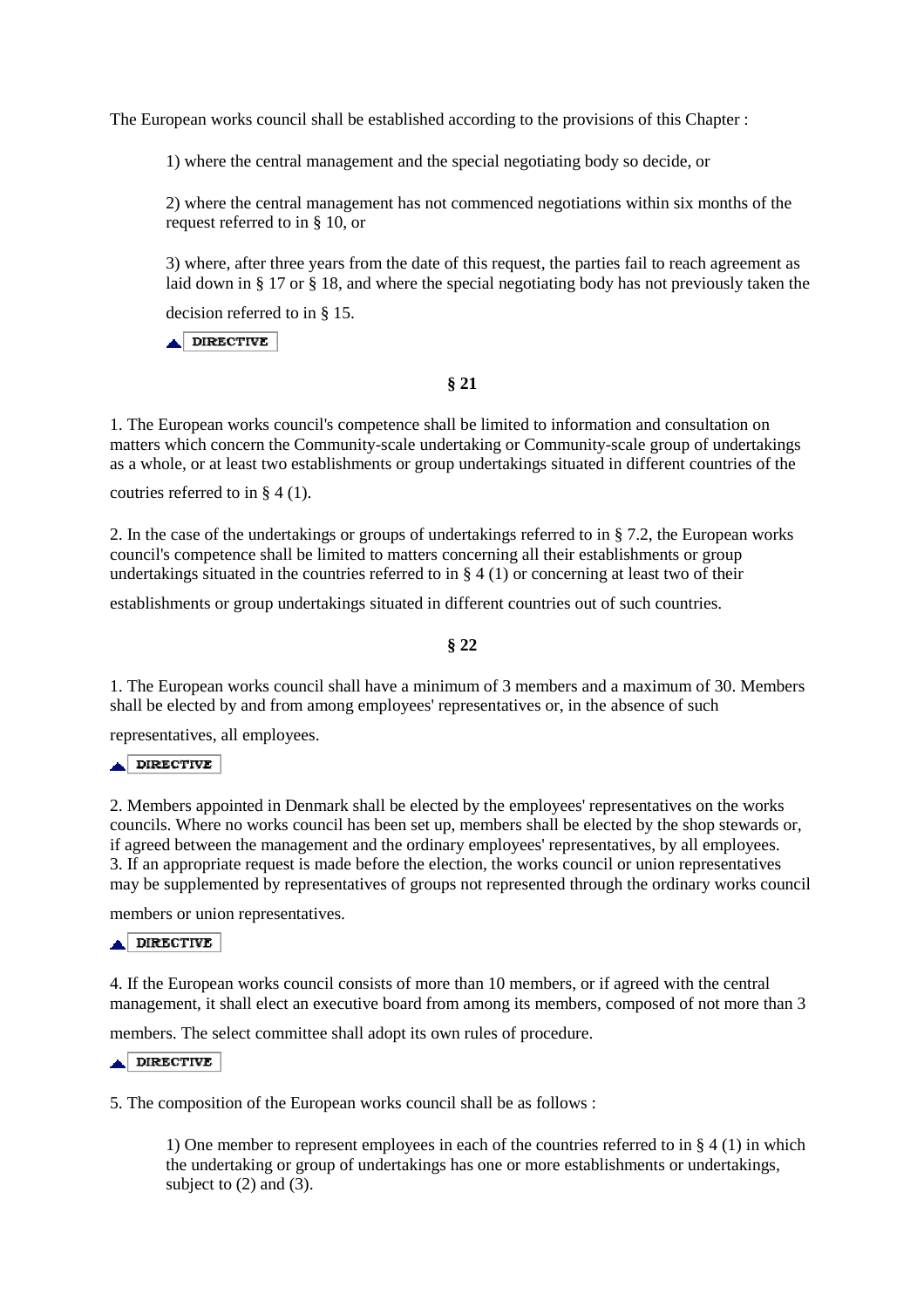2) If the undertaking or group of undertakings has fewer than 2 000 employees and has establishments or undertakings in only two of the countries referred to in § 4 (1), a further representative shall be appointed for the country in which the most employees are employed.

3) If the undertaking or group of undertakings has 2 000 employees or more, the following shall also be appointed :

a) one member to represent employees in the countries referred to in  $\S 4 (1)$  in which at east 25 % of the employees of the undertaking or group of undertakings are employed; and

b) two members representing employees in the countries referred to in  $\S 4$  (1) in which more than 50 % of the employees of the undertaking or group of undertakings are employed; or

c) three members representing employees in the countries referred to in § 4 (1) in which more than  $75\%$  of the employees of the undertaking or group of undertakings are employed; and

d) one member for every 5 000 employees, or part thereof, in countries in which more than 5 000 employees are employed, where the undertaking or group of undertakings employs a total of more than 10 000 employees. No more than 30 members shall be appointed.

6. If the total number of members appointed pursuant to  $\S 22.5$  (1 to 3) exceeds 30, the members pursuant to 3 d) shall be omitted,

 $\triangle$ DIRECTIVE

7. The central management or, on its instructions, any other more appropriate level of management

shall be informed of the composition of the European works council.

8. Every second year after the establishment of the European works council, the central management shall calculate the number of members for each of the countries referred to in § 4 (1) and inform the European works council of the result of its calculation. If the calculation necessitates a change in composition on the basis of § 22.5 and § 22.6, the number of members from the countries henceforth

entitled to more or fewer members shall be adjusted accordingly.

9. Four years after the European works council has been established according to the provisions of this Chapter, it shall consider whether to open negotiations for the conclusion of the agreement referred to in § 17 or § 18 or whether the European works council should be maintained on the given legal basis.

10. § 17, § 18 and § 20 (1) shall apply, *mutatis mutandis*, if a decision has been taken to negotiate an agreement according to § 17 and § 18, in which case the term "special negotiating body" shall be

replaced by the term "European works council".

**A DIRECTIVE** 

*Meetings*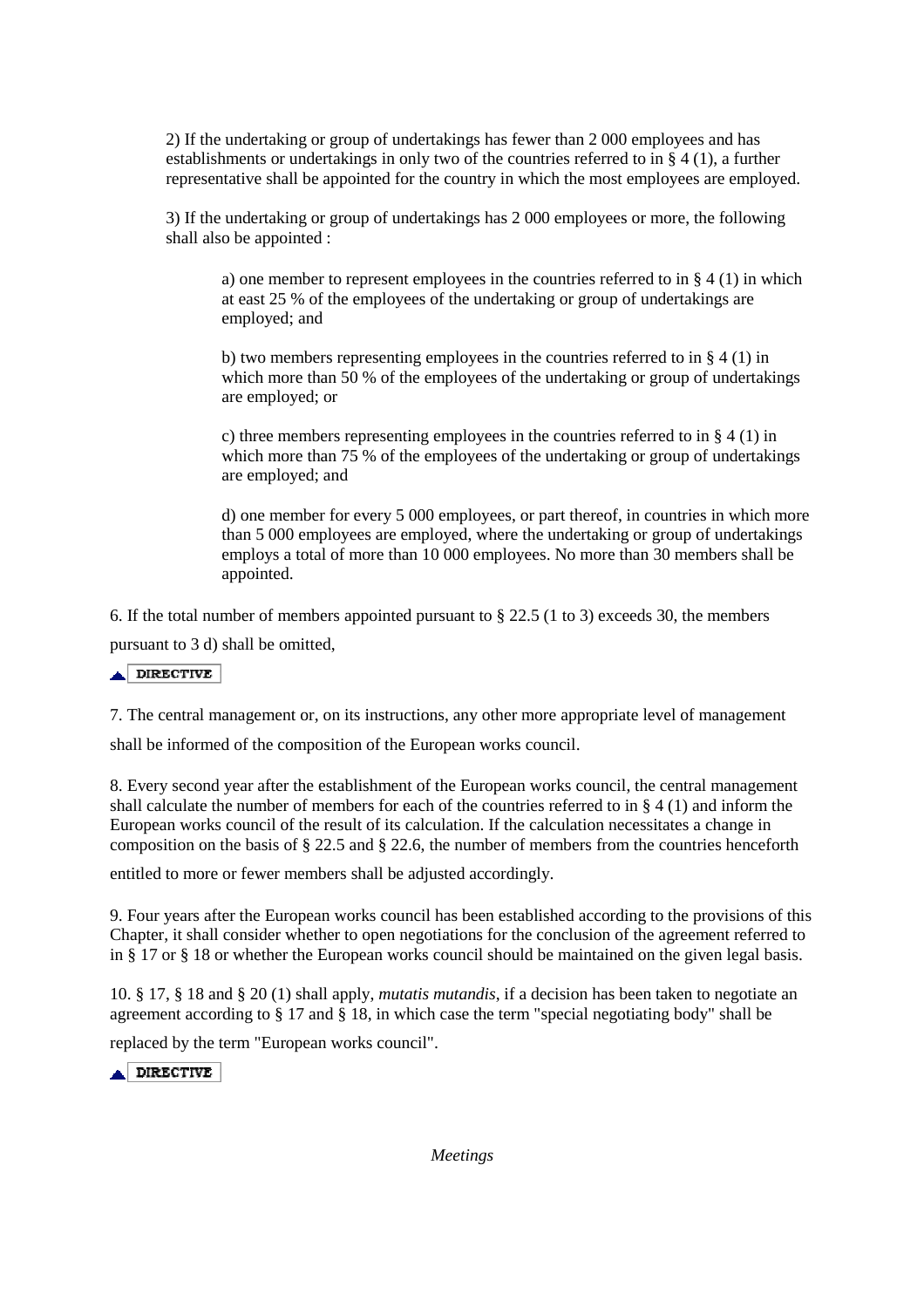## **§ 23**

1. The European works council shall have the right to meet the central management once a year. Before the meeting the central management shall draw up a report, which shall serve as the basis for the meeting. The purpose of the meeting shall be to inform and consult the European works council on the progress of the business of the Community-scale undertaking or Community-scale group of

undertakings and its prospects. The local managements shall be informed of the report.

#### **DIRECTIVE** آجم

2. The meeting shall relate in particular to the structure, economic and financial situation, the probable development of the business and of production and sales, the situation and probable trend of employment, investments, and substantial changes concerning organisation, introduction of new working methods or production processes, transfers of production, mergers, cut-backs or closures of

undertakings, establishments or important parts thereof, and collective redundancies.

**DIRECTIVE** 

# **§ 24**

1. Where there are exceptional circumstances affecting the employees' interests to a considerable extent, particularly in the event of relocations, the closure of establishments or undertakings or collective redundancies, the executive board or, where no such committee exists, the European works council shall have the right to be informed.

2. The executive board or, where no such committee exists, the European works council shall have the right to meet, at its request, the central management or any other more appropriate level of management within the Community-scale undertaking or group of undertakings having its own powers of decision, so as to be informed and consulted on measures significantly affecting the employees' interests.

3. Those members of the European works council who have been elected or appointed by the establishments or undertakings which are directly concerned by the measures in question shall also have the right to participate in meetings between the executive board and management as referred to in § 24.2.

4. The meeting referred to in § 24.2 shall take place as soon as possible on the basis of a report drawn up by the central management or any other appropriate level of management. The executive board or the European works council may deliver an opinion on the report at the end of the meeting or within a reasonable time.

5. The meeting referred to in § 24.2 shall not affect the prerogatives of the central management.

DIRECTIVE

### **§ 25**

Before any meeting with the central management, the European works council or the executive board, where necessary enlarged in accordance with § 24.3, shall be entitled to meet without the management

being present.

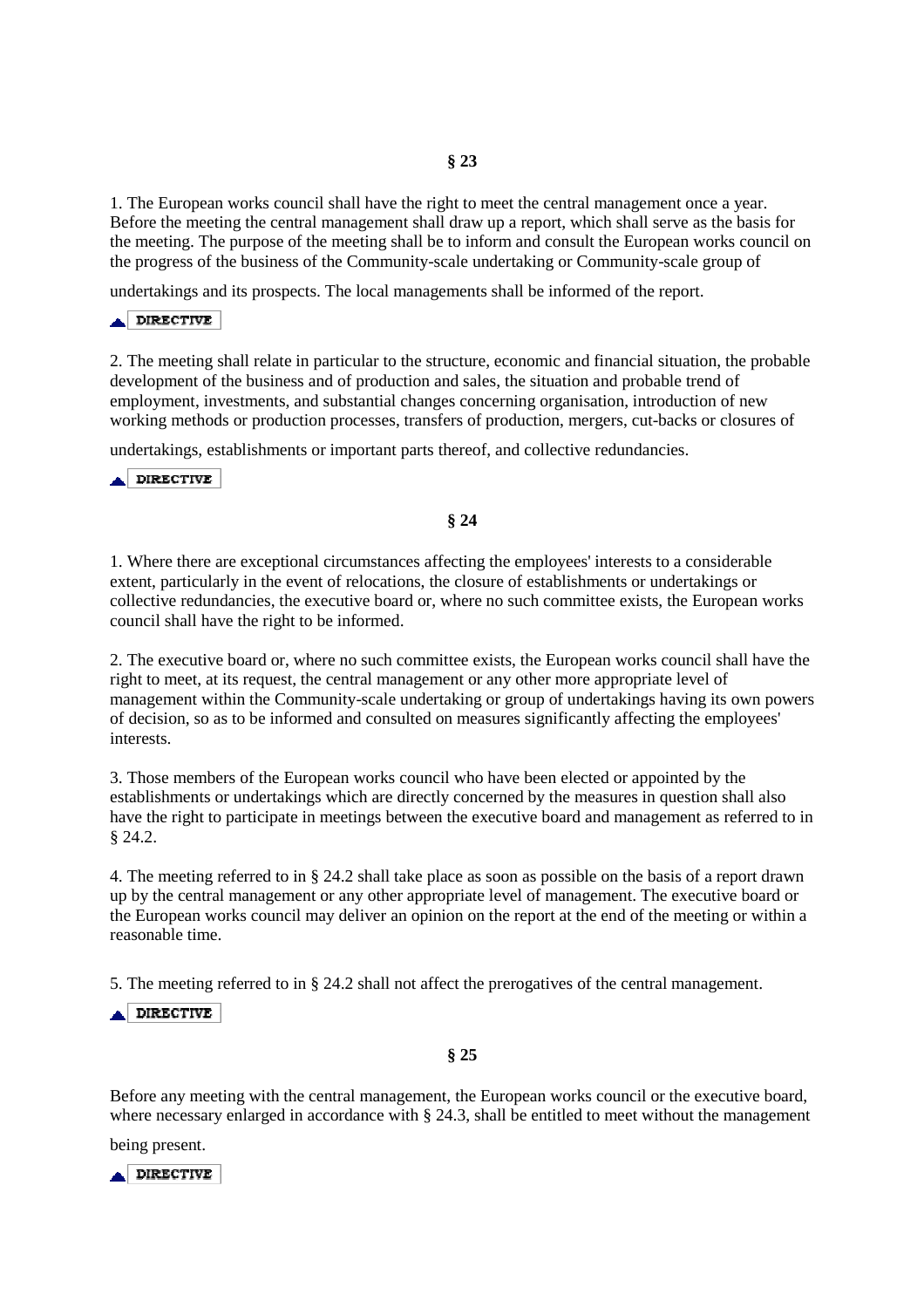The members of the European works council shall inform, subject to § 30, the representatives of the employees of the establishments or undertakings or, in the absence of representatives, the workforce as a whole, of the content and outcome of the information and consultation procedure carried out in

accordance with this Chapter.

**ADIRECTIVE** 

**§ 27** 

The European works council or executive board may be assisted by experts chosen by its members, insofar as this is necessary for it to carry out its tasks.

DIRECTIVE

**§ 28** 

1. The operating expenses of the European works council shall be borne by the central management.

2. The central management shall provide the members of the European works council with such resources as will enable them to perform their duties in an appropriate manner. The central management shall ensure that the members of the European works council and select committee do not suffer any loss of wages as a result of their participation in the work of the council.

3. The cost of organising meetings, interpretation facilities for meetings, and the accommodation and travelling expenses of members of the European works council and executive board, as well as for one expert, shall be met by the central management unless otherwise agreed.

### **§ 29**

The Minister of Labour may lay down budgetary rules regarding the operation of the European works council.

**DIRECTIVE** 

### **CHAPTER 6**

# *CONFIDENTIALITY*

#### **§ 30**

Where warranted by the interests of the undertaking, the central management may in specific cases require the members of the special negotiating body, the European works council and the select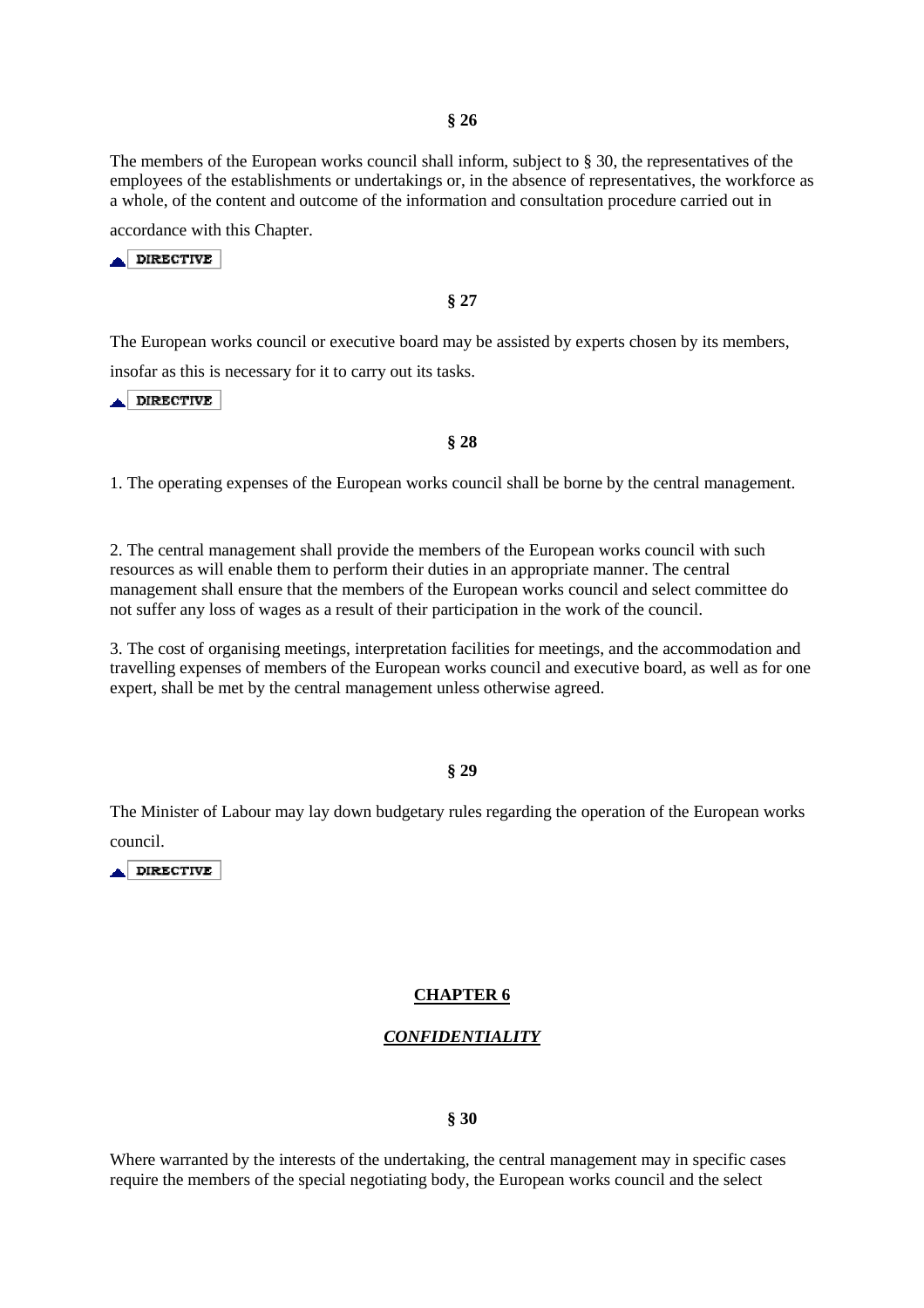committee, including assisting experts, to observe confidentiality. This obligation shall continue to apply even after the expiry of members' terms of office.

DIRECTIVE

# **§ 31**

The central management may decide not to submit information to the members of the special negotiating body, the European works council and the select committee if this is warranted by the interests of the undertaking, if this submission would be in detriment of the undertaking.

 $\blacktriangle$  DIRECTIVE

## **§ 32**

§§ 30 and 31 shall also apply where it has been agreed to set up an information and consultation procedure, cf. § 13.1.

### **CHAPTER 7**

#### *MISCELLANEOUS PROVISIONS*

# **§ 33**

The representatives of the special negotiating body and the European works council shall be protected against dismissal and other adverse effects on their circumstances in the same way as shop stewards in

corresponding or similar positions.

DIRECTIVE

### **§ 34**

1. Crew members of merchant ships may not be elected as members of the special negotiating body or European works council.

2. The Minister of Labour shall lay down special rules covering crew members of merchant ships.

 $\triangle$  DIRECTIVE

### **§ 35**

The Minister of Labour may lay down more detailed rules on election procedures for special negotiating body and European works council members in Denmark.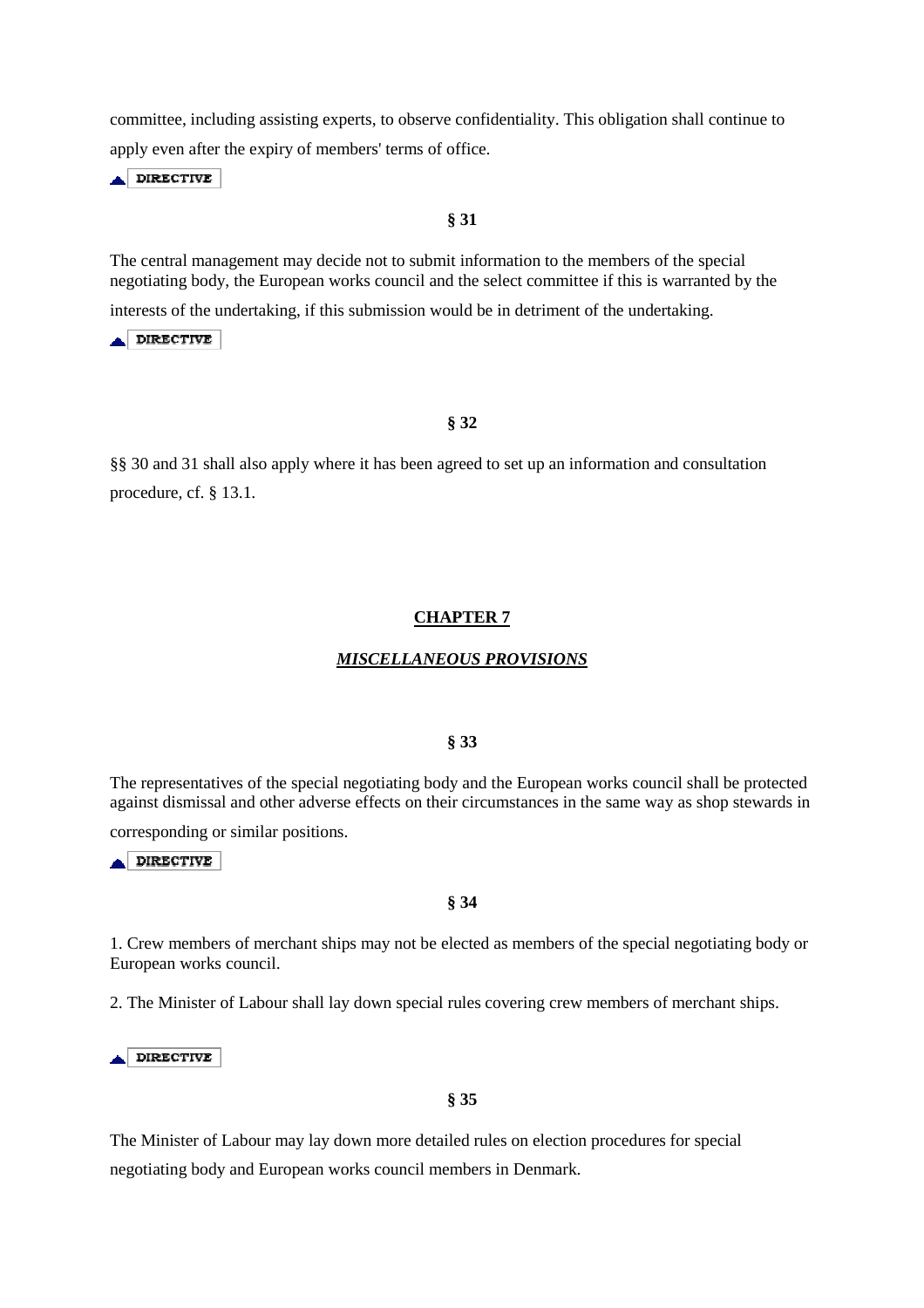### **CHAPTER 8**

### *PENALTIES*

### **§ 36**

Anyone who discloses information which has been given in confidence in accordance with §§ 30 and 32 shall be punished by a fine, unless more severe punishment is warranted under other legislation.

# **§ 37**

1. Infringements of §§ 9, 10.1, 11.1, 16, 20, 23, 24.1, 24.2 and 24.4 shall be punishable by a fine.

2. Rules laid down pursuant to §§ 29, 34 and 35 may make provision for fines.

3. Where infringements are committed by a company, association, private institution, foundation or similar body, the fine may be imposed upon the legal person as such.

DIRECTIVE

# **CHAPTER 9**

### *ENTRY INTO FORCE*

#### **§ 38**

This Act shall enter into force on 22 September 1996.

### **§ 39**

1. This Act shall not apply to Community-scale undertakings or Community-scale groups of undertakings in which agreements on information and consultation entered or enter into force no later than 21 September 1996, provided that such agreements cover all employees in the undertaking or group of undertakings concerned and relate to information and consultation on matters which affect undertakings or establishments in several of the countries referred to in § 4 (1).

2. If the agreements referred to in § 39.1 expire, the parties may agree to continue to apply them. If they fail to do so, this Act shall apply.

 $\blacktriangle$  DIRECTIVE